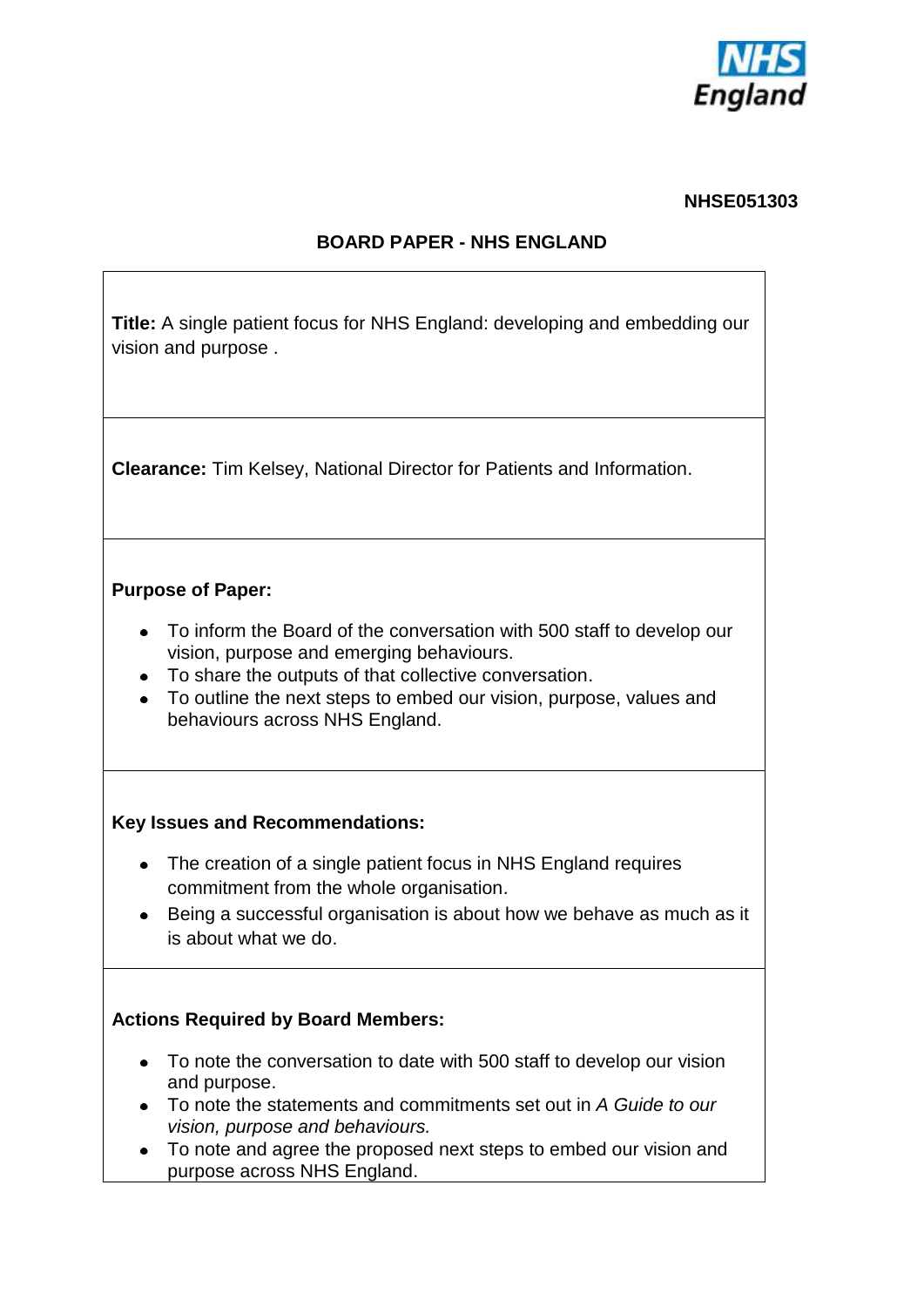#### **A single patient focus for NHS England: developing and embedding our vision and purpose**

## **Introduction**

- 1. We are committed to putting patients first in all that we do. An important element in achieving this is creating a single patient focus across the whole organisation, aligning what we say with what we do and how we behave and uniting our staff behind a common vision and purpose.
- 2. As a new organisation in a new operating environment, it is important that everyone feels able to describe who we are and what we do and it is important that we do this consistently across the country so that patients and the public we serve may hold us to account.
- 3. Building on observations made in the Organisational Development (OD) strategy, the evidence shows that the most successful organisations build a shared sense of purpose with their staff, so it has been vital to co-produce our vision and purpose with staff, to promote shared understanding and engagement. This developmental process was as important as its products.
- 4. This paper is in two parts, setting out firstly, co-production with staff to date and secondly, proposed next steps to embed our vision, purpose and values across the organisation.

### **Co-producing our vision and purpose**

- 5. The co-production of our vision and purpose ran from November 2012 to April 2013. Staff in the organisation during its establishment phase were invited to participate and around 500 people contributed via depth sessions, workshops and online crowdsourcing. 14 face to face events were held across the country with participants from area and region teams and the national support centre.
- 6. The insight and outputs from the workshops and leadership sessions were distilled into a draft set of statements, which were shared online to give everyone the opportunity to provide their feedback and views. 96 people responded in detail to the online engagement – 75% from area teams, 12% from regional teams and 8% from the national support centre.

### **Insight and outputs**

- 7. The participation process provided rich insight into the ambitions and aspirations of our staff for NHS England. Overall, the most recurrent themes from the online engagement were:
	- Staff consider NHS England to be the **guardian** of the NHS
	- But it must be an NHS that **transforms** to **improve quality**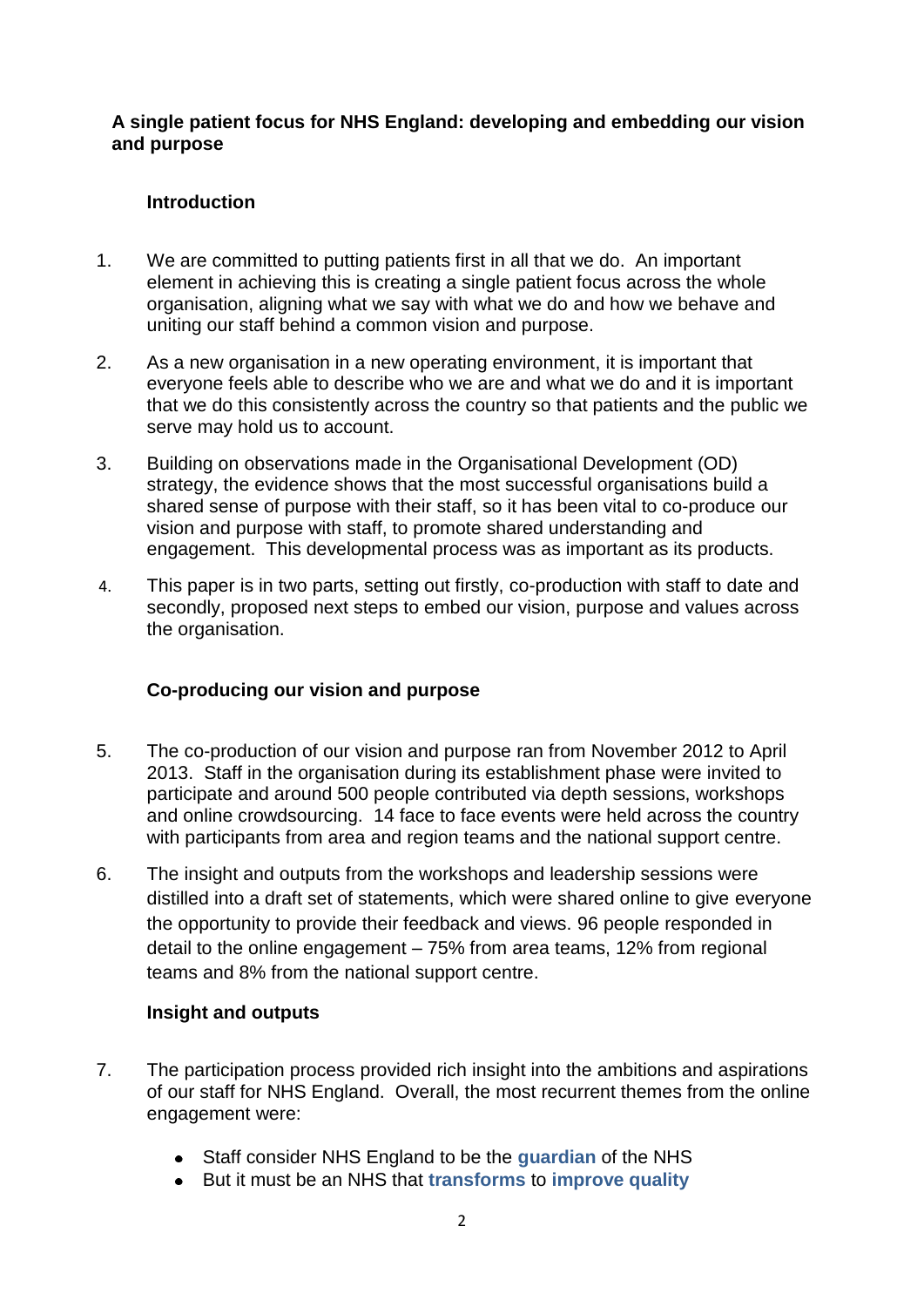- The NHS must become **sustainable**
- We are **responsible for the NHS budget** there was a definite consciousness of our role in allocating financial resources, whether to CCGs or through our own commissioning
- **Compassionate care, openness and transparency and tackling inequalities** were all considered very important
- Respondents were conscious that they are **responsible to individuals, communities and society as a whole**
- There needs to be a **focus on improving services as well as** focusing on the **outcomes for individuals.**
- 8. Following a review of possible structures for organisational vision and purpose statements, the following framework has been adopted for NHS England:



- 9. Our vision and purpose flow from the single idea that we exist to ensure high quality care for all, now and for future generations. The vision sets out our ambition for patients and citizens and our purpose sets out the contribution that NHS England makes to realising that vision.
- 10. Being clear about the behaviours we commit to as an organisation will support us to become an employer of choice and help to ensure that whenever anyone engages with NHS England, they have a consistent, positive experience of us.
- 11. Individual, team and corporate behaviours are business critical. They will be integral to the way we operate and adopting them in these early days of our establishment will be a key part of creating the culture and conditions for NHS England to be a successful organisation with empowered and engaged staff.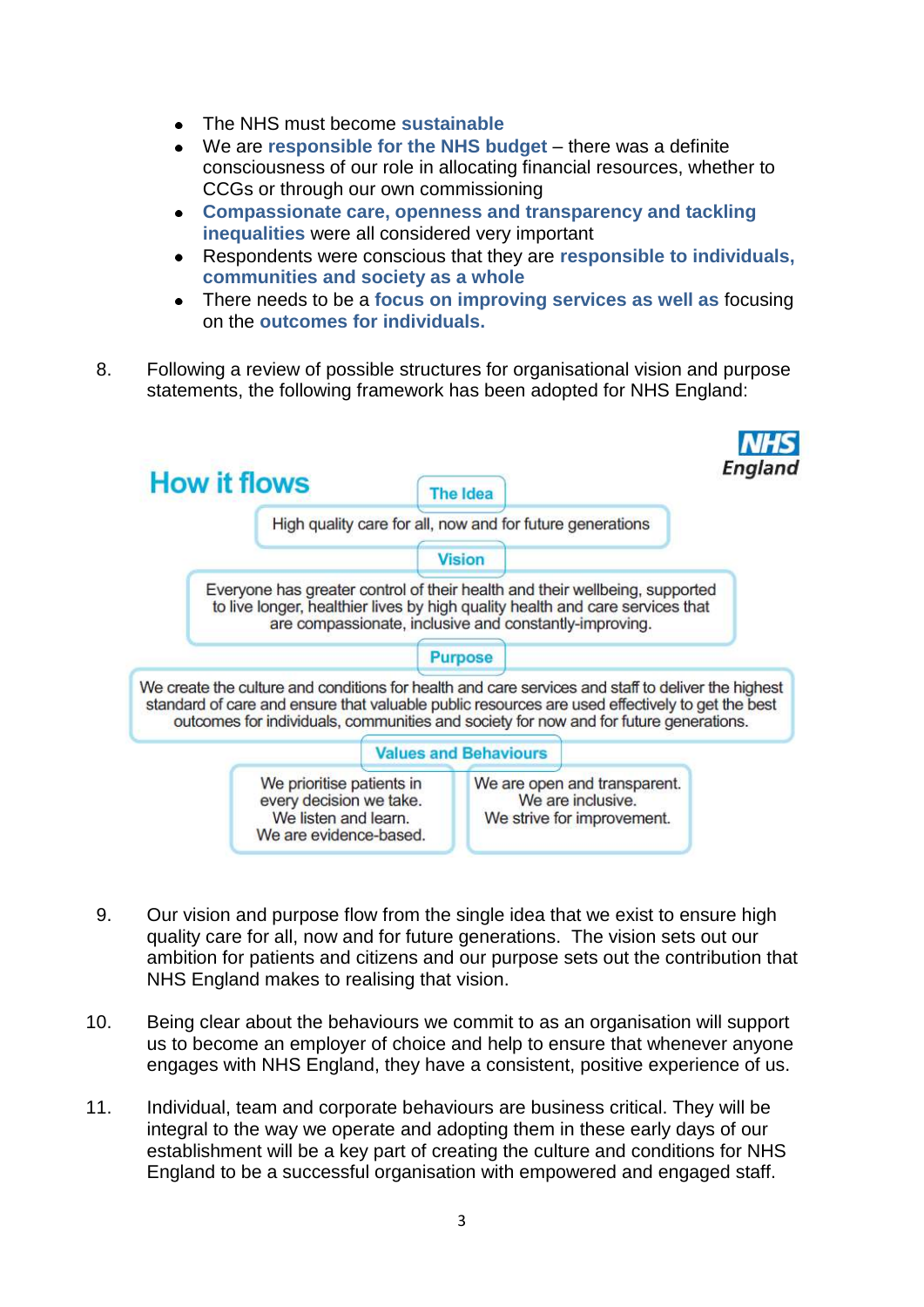12. Our vision and purpose have been shared with staff in the attached publication '*NHS England: A guide to our vision and purpose'*, which is the first product developed to promote shared understanding across the organisation. This was used in many of the first staff and team briefings in April and sets out how vision and purpose connect to values and behaviours and to our responsibilities as an organisation. We are now in the process of inviting further feedback on this from staff via the intranet.

#### **Embedding our vision, purpose and behaviours across NHS England**

- 13. Successfully embedding our vision, purpose and values in to all that we do and immediately supporting NHS England to live its six behaviours requires a commitment from everyone: individually, as teams, as directorates and as an organisation of 6500 people working in a matrix.
- 14. To support this, we will develop a range of tools, interventions and products that will enable everyone to consider their work and ways of working through a 'values lens' and demonstrate how our values are built in to planning and decision-making.
- 15. We will develop:
	- Simple tools to help staff think about what they do, how they work, and how this contributes to our vision and purpose
	- Tools to help teams plan, approach and deliver their work in a way that clearly reflects our values and contributes to our vision and purpose
	- Support for the organisation so that corporate level activity is guided by the same values and behaviours that we look for in our staff
- 16. The immediate deliverables are summarised in the table below:

| For everyone | A staff knowledge centre built around a vision and values hub.                                                                                                                                                                                                                                                                                                                                                                                                                                                                                                                            |
|--------------|-------------------------------------------------------------------------------------------------------------------------------------------------------------------------------------------------------------------------------------------------------------------------------------------------------------------------------------------------------------------------------------------------------------------------------------------------------------------------------------------------------------------------------------------------------------------------------------------|
|              | Static intranets are a thing of the past. Empowered and engaged staff must be<br>able to connect quickly to each other and to the insight and information they need<br>to do their jobs effectively.                                                                                                                                                                                                                                                                                                                                                                                      |
|              | To be a listening and learning organisation we must share ideas and information<br>and promote matrix working. A staff knowledge centre will support us to achieve<br>this, adapting many principles from social media. It will personalise content to<br>individual staff profiles, it will be fluid and interactive, bringing people together<br>based on their interests and the information they need.                                                                                                                                                                                |
|              | At its heart will be a vision and values hub. This dedicated space will connect<br>staff to our vision, purpose, values and way of working. It will be a bank of<br>personal commitments and case studies, clear and inspiring examples of what<br>good looks like; vox pops, short films and guest blogs, bringing a range of voices<br>and perspectives about what our values mean to different staff right across the<br>organisation. On the hub will be a values lens tool supporting staff to plan and<br>check how their work and their personal approach fits with our values and |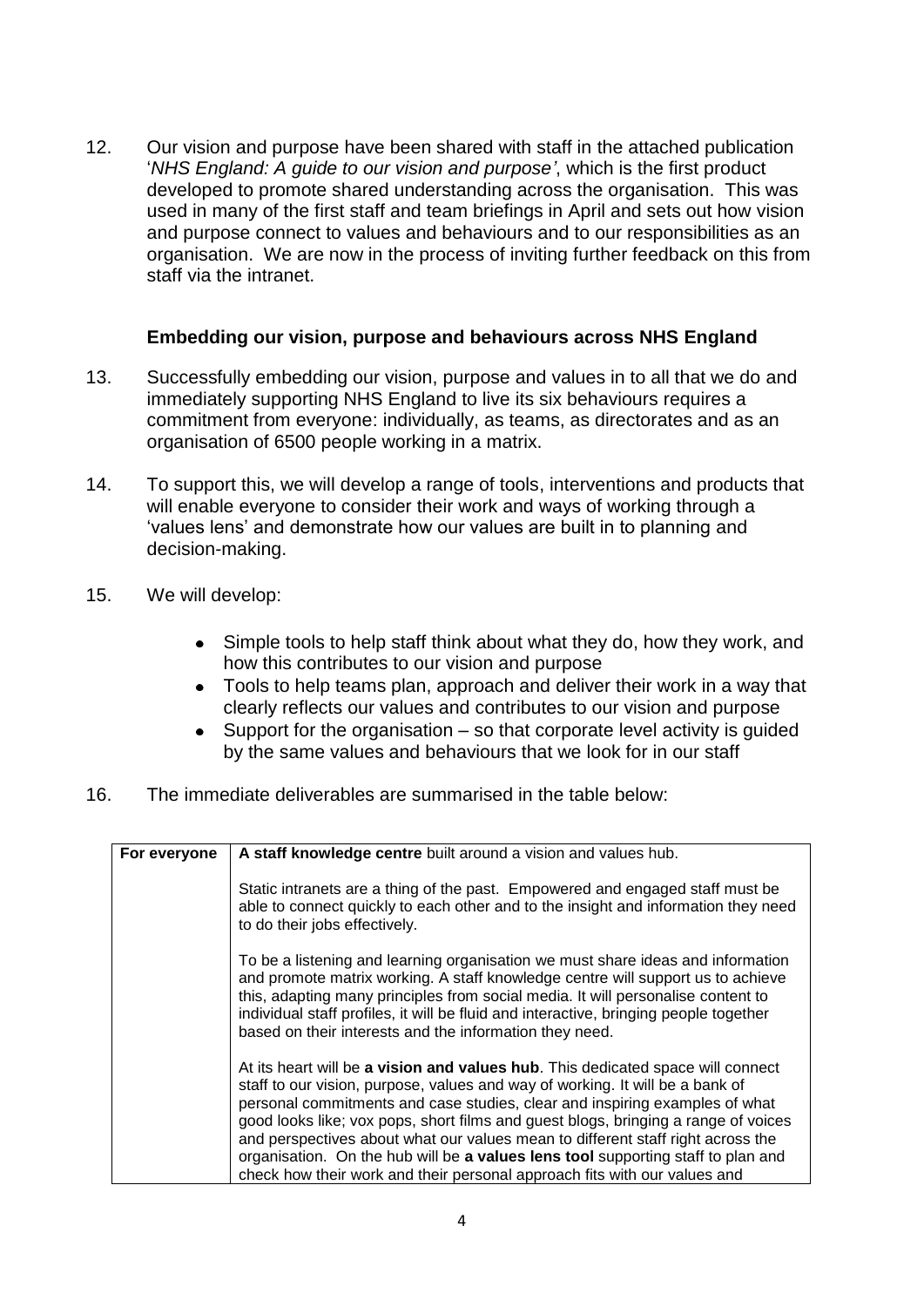|                                  | behaviours.                                                                                                                                                                                                                                                    |
|----------------------------------|----------------------------------------------------------------------------------------------------------------------------------------------------------------------------------------------------------------------------------------------------------------|
|                                  | We will launch a vision and values app that staff can download via their digital<br>devices. It will provide instant on the go access to content from the vision and<br>values hub, as well as allowing users to upload their own content in real time.        |
| For teams                        | The values lens tool will be adapted to help teams plan, approach and evidence<br>how effectively their way of working and programmes of work, incorporate the<br>values and six core behaviours.                                                              |
|                                  | We will design vision and purpose workshops sessions for larger numbers of<br>people to walk through our vision, purpose and behaviours to help them reflect,<br>plan and embed these in to their work.                                                        |
|                                  | We will build case studies highlighting what good looks like, sharing insights<br>around the organisation, profiling the work of teams and celebrating excellence.<br>They will be published on the values hub and feature in face to face staff<br>briefings. |
| <b>For NHS</b><br><b>England</b> | We will support the senior leadership team to provide visible leadership and to<br>ensure that they have the products they need to weave our values through all that<br>they do.                                                                               |
|                                  | We will develop a vision and purpose scorecard for NHS England so that we<br>can measure ourselves against the commitments we make. This will include the<br>staff barometer, staff survey and feedback from external partners and<br>stakeholders.            |
|                                  | We will develop a values identifier to go at the front of each of our key<br>publications, setting out how the content of that publication is in line with our<br>values and helps us to achieve our vision.                                                   |
|                                  | We will work with the estates team to develop materials and resources so that<br>our buildings and spaces reflect our values and support staff to connect to our<br>purpose.                                                                                   |

### **Interconnections**

- 17. These are the products that we will develop, but creating a single patient focus is everyone's responsibility. Work is already progressing with the HR and OD teams to ensure that our vision, purpose, values and behaviours flow throughout the organisation during this establishment phase.
- 18. The emerging behaviours have been incorporated in to the one day 'LaunchPad' sessions. They are also being integrated in to the performance and development review process approach and policy, where they will be a core element of that review process for individuals and teams.
- 19. To date, this has been a staff-facing development programme, but moving forward we will engage with our external partners and stakeholders as part of the way that we measure ourselves against our values and behaviours. The organisation will also develop its channels for the public and patients to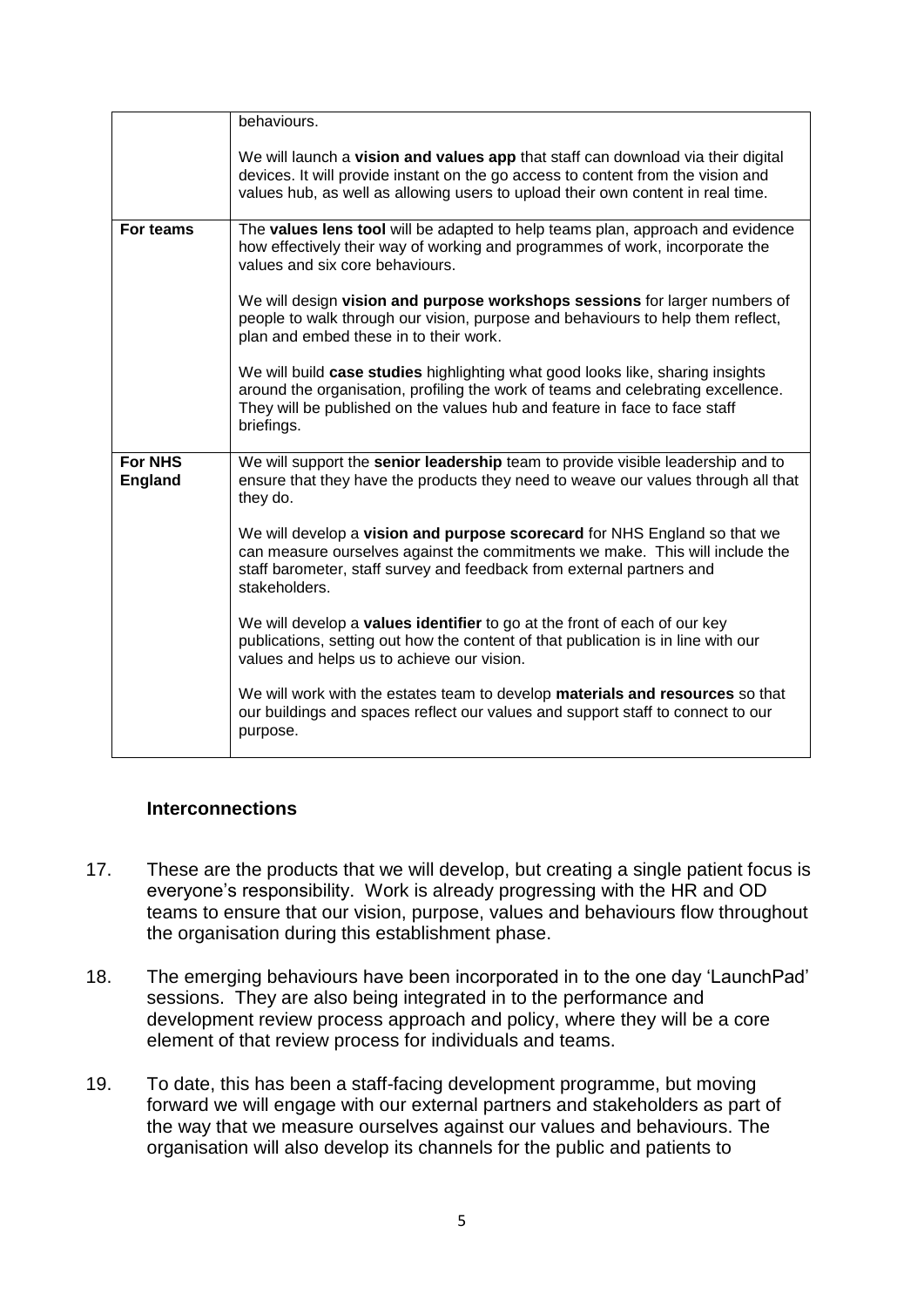feedback about their experience of NHS England, which will feed through to the values scorecard.

#### **Issues**

- 20. This was an ambitious work programme during the set up phase of the organisation and it is important that we continue to co-produce and 'test' its resonance with all of our staff as part of wider organisational development activity.
- 21. It has been challenging to connect all of our staff to this process. However, we have made use of face-to-face channels, directorate and regional team cascades, corporate internal communications and digital opportunities to achieve broad participation and contribution.

#### **Conclusion**

- 22. The Board are asked to:
	- Note the conversation to date with 500 staff to develop our vision and purpose.
	- Note the statements and commitments set out in *A Guide to our vision, purpose and behaviours.*
	- Note and agree the proposed next steps to embed our vision and purpose across NHS England.

### **Tim Kelsey**

### **National Director for patients and information**

#### **April 2013**